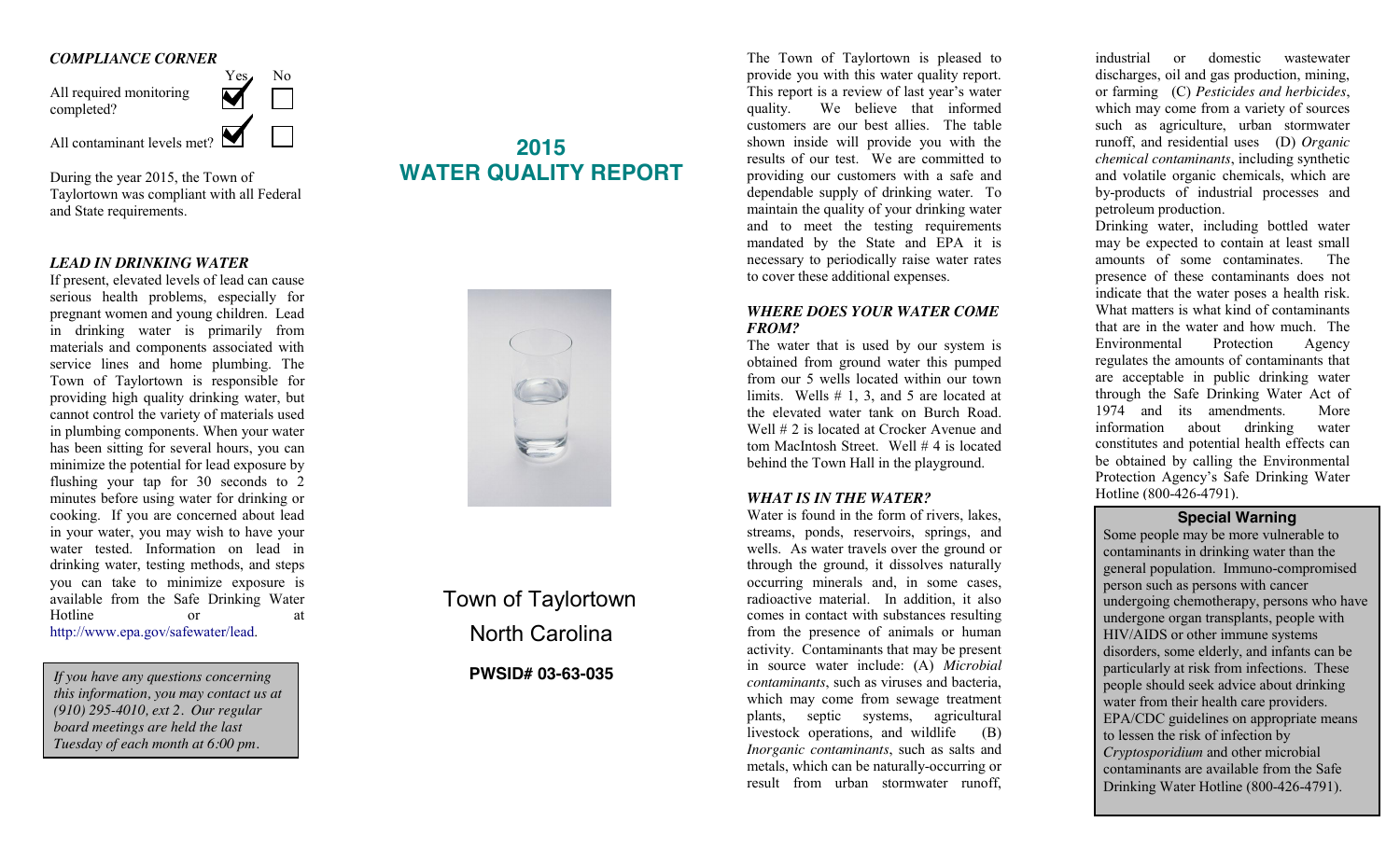# **2015 WATER QUALITY REPORT**

|                                                                                        | Highest Level  | Maximum      | Maximum                     | Range |         |                                                                          |
|----------------------------------------------------------------------------------------|----------------|--------------|-----------------------------|-------|---------|--------------------------------------------------------------------------|
|                                                                                        | Allowed by     | Contaminant  | Detected by                 |       |         |                                                                          |
| Compound & Unit                                                                        | Regulation     | Level Goal   | Town                        | High  | Low     | Major Source of Compound                                                 |
|                                                                                        | (MCL)          | (MGLG)       | Taylortown                  |       |         |                                                                          |
| <b>Inorganic Contaminants</b>                                                          |                |              |                             |       |         | September 2015                                                           |
| Copper, mg/l                                                                           | $AL = 1.3$     | 1.3          | 0.057                       | 0.668 | < 0.050 | Corrosion of household plumbing<br>systems; erosion of natural deposits; |
| (Sampled: September 2015)                                                              |                |              | 90 <sup>th</sup> Percentile |       |         | leaching from wood preservatives                                         |
| Lead, ppb                                                                              |                |              | $<$ 3 $\Omega$              |       |         | Corrosion of household plumbing                                          |
| (Sampled: September 2015)                                                              | $AI = 15$      | 15           | 90 <sup>th</sup> Percentile | <3.0  | <3.0    | systems; erosion of natural deposits;                                    |
|                                                                                        |                |              |                             |       |         | leaching from wood preservatives                                         |
| <b>Nitrate</b><br>2015                                                                 |                |              |                             |       |         |                                                                          |
| Nitrate**, Well #3                                                                     |                |              |                             |       |         | Runoff from fertilizer use; leaching                                     |
| (Sampled: May 5, 2015)                                                                 | 10             | 10           | 1.04                        | 1.04  | 1.04    | from septic tanks, sewage; erosion of                                    |
|                                                                                        |                |              |                             |       |         | natural deposits                                                         |
| <b>Disinfectants/Disinfection By-Products</b><br><b>January through December, 2015</b> |                |              |                             |       |         |                                                                          |
| Chlorine, mg/l                                                                         | MRDL $G = 4.0$ | $MRDL = 4.0$ | $0.68*$                     | 1.3   | 0.38    | Water additive used to control                                           |
|                                                                                        |                |              |                             |       |         | microbes                                                                 |
| Total Trihalomethane, ppb<br>(Sampled: February & August)                              | 80             | N/A          | $1.0*$                      | < 1.0 | < 1.0   | By product of drinking water<br>chlorination.                            |
| Total Haloacetic Acid, ppb                                                             | 60             |              |                             |       | <2.0    | By product of drinking water                                             |
| (Sampled: February & August)                                                           |                | N/A          | $< 2.0*$                    | <2.0  |         | chlorination.                                                            |
| Radiological<br>February, 2015                                                         |                |              |                             |       |         |                                                                          |
|                                                                                        |                |              |                             |       |         |                                                                          |

The following secondary contaminants are substances that affect the taste, odor, and/or color of drinking water. These aesthetic contaminants normally do not affect the safety of your water.

| Compound & Unit | Sample Date | Maximum Detected<br>by the Town of Taylortown | Range<br>High<br>Low | Secondary MCL |
|-----------------|-------------|-----------------------------------------------|----------------------|---------------|
| Sodium, mg/l    | 11/15/2015  | 2.9                                           | N/A                  | N/A           |
| Iron, $mg/l$    | 11/15/2015  | 0.088                                         | 0.088<br>0.088       | 0.300         |
| Manganese       | 11/15/2015  | 0.016                                         | 0.016<br>0.016       | 0.050         |
| pH              | Daily       | 7.8                                           | 7.0<br>7.8           | 6.5 to 8.5    |

AL = Action Level is the concentration of a contaminant which triggers a treatment or other requirement which a water system must follow.<br>MCL = Maximum Contaminant Level

 $MCL = Maximum Contaminant Level  
\nMCLG = Maximum Contaminant Level$ 

= Maximum Contaminant Level Goal is the level of a contaminant in drinking water below which there is no known or expected risk to health. MRDLG = Maximum Residual Disinfectant Level Goal is the level of disinfectant in drinking water below which there is no known or expected right to health

MRDL = Maximum Residual Disinfection Level is the highest level of a disinfectant allowed in drinking water.<br>mg/l = milligram per liter, or parts per million

mg/l = milligram per liter, or parts per million<br>ppb = microgram per liter, or parts per billion

ppb = microgram per liter, or parts per billion<br>pCi/L = Picocuries per liter is a measure of th<br>\* Running Annual A---= Picocuries per liter is a measure of the radioactivity in water.

Running Annual Average

\*\* Nitrate in drinking water at levels above 10 ppm is a health risk for infants of less than six months of age. High nitrate levels in drinking water can cause blue baby syndrome. Nitrate levels may rise quickly for short periods of time because of rainfall or agricultural activity. If you are caring for an infant you should ask advice from your health care provider.

### *SOURCE WATER ASSESSMENT*

Everyone wants clean, safe drinking water and we assume this naturally resource will always be available to us. However, drinking water can be threatened by many potential contaminant sources (PCS). These include underground storage tanks for gasoline, permitted waste disposal sites, storm water runoff or improper handling of hazardous materials. The Public Water Supply Section of the NC Department of Environment and Natural Resources conducted a source water assessment for each well which is our source water supply. The source water assessment is a determination of the susceptibility of each of the wells' potential to become contaminated by potential contaminant sources. The susceptible rating is determined by combining the contaminant rating (number and location of PCSs within the assessment area) and the inherent vulnerability rating (i.e. characteristics or existing conditions of the watershed and its delineated assessment area). **The susceptibility rating for each of the water supply wells is moderate.** Please note that this rating does not imply poor water quality. The

complete SWAP Assessment report for the Taylortown Well Water System may be viewed on the Web at: www.ncwater.org/pws/swap. Note that because SWAP results and reports are periodically updated by the PWS Section, the results available on this web site may differ from the results that were available at the time this CCR was prepared.

If you are unable to access your SWAP report on the web, you may mail a written request for a printed copy to: Source Water Assessment Program – Report Request, 1634 Mail Service Center, Raleigh, NC 27699-1634, or email requests to swap@ncdenr.gov. Please indicate our system the water system name and number (PWSID # 01-84-015), and provide your name, mailing address and phone number. If you have any questions about the SWAP report please contact the Source Water Assessment staff by phone at 919-707-9098.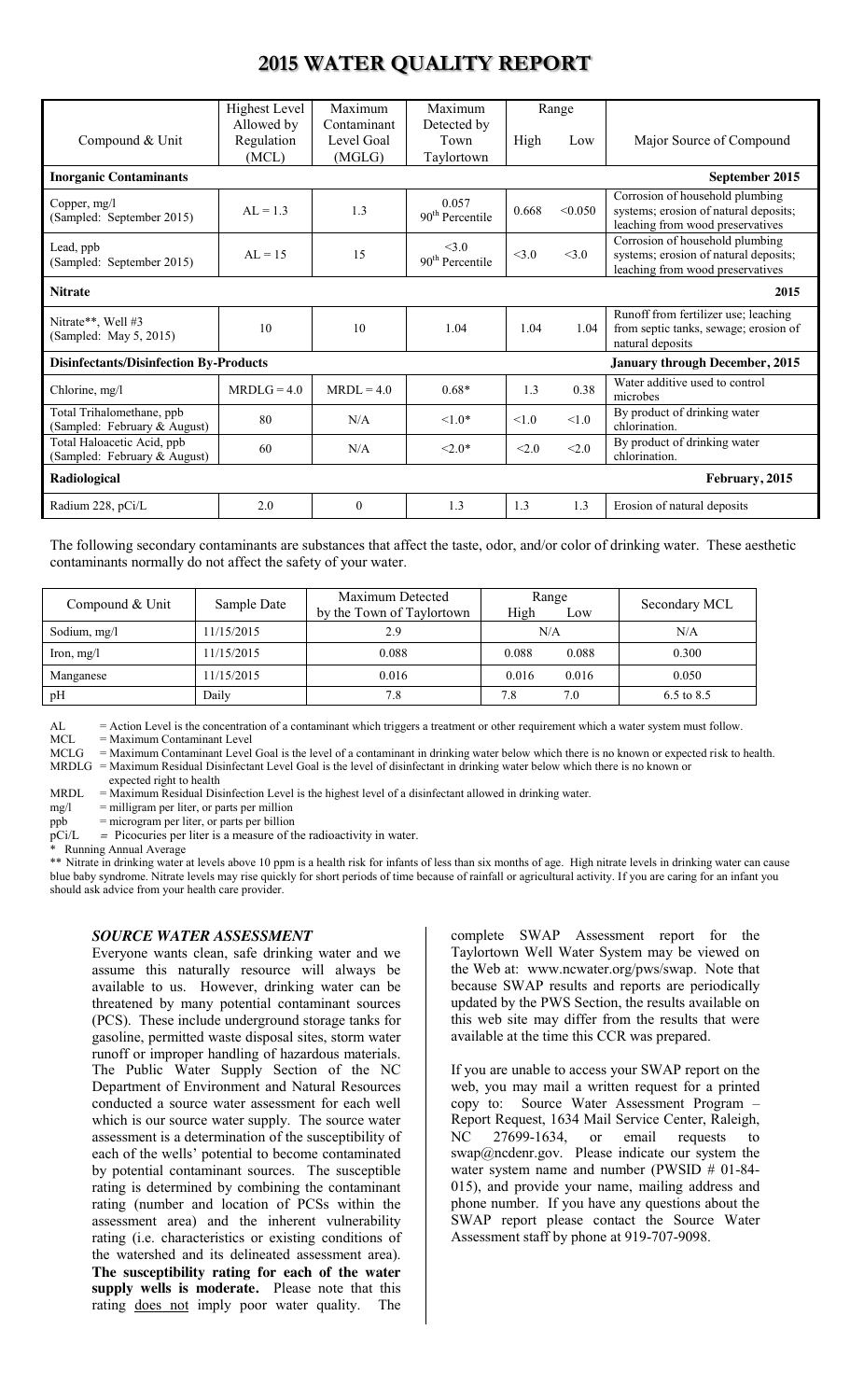# **Consumer Confidence Report Certification Form**

Water System Name:**\_\_Town of Taylortown** 

|                                                                                                                   | consumers in accordance with the requirements of 40 CFR 141.204(d).                                                                          | PWS ID#: $0$ $3$ - $6$ $3$ - $0$ $3$ $5$ Report Year: 2015 Population Served: 800<br>The Community Water System (CWS) named above hereby confirms that all provisions under 40 CFR parts<br>141 and 142 requiring the development of, distribution of, and notification of a consumer confidence report<br>have been executed. Further, the CWS certifies the information contained in the report is correct and<br>consistent with the compliance monitoring data previously submitted to the primacy agency by their NC<br>certified laboratory. In addition, if this report is being used to meet Tier 3 Public Notification requirements,<br>as denoted by the checked box below, the CWS certifies that public notification has been provided to its |  |  |
|-------------------------------------------------------------------------------------------------------------------|----------------------------------------------------------------------------------------------------------------------------------------------|-----------------------------------------------------------------------------------------------------------------------------------------------------------------------------------------------------------------------------------------------------------------------------------------------------------------------------------------------------------------------------------------------------------------------------------------------------------------------------------------------------------------------------------------------------------------------------------------------------------------------------------------------------------------------------------------------------------------------------------------------------------|--|--|
|                                                                                                                   |                                                                                                                                              |                                                                                                                                                                                                                                                                                                                                                                                                                                                                                                                                                                                                                                                                                                                                                           |  |  |
|                                                                                                                   |                                                                                                                                              | Phone #: $\qquad \qquad$                                                                                                                                                                                                                                                                                                                                                                                                                                                                                                                                                                                                                                                                                                                                  |  |  |
|                                                                                                                   | Delivery Achieved Date:                                                                                                                      | Date Reported to State: _____________                                                                                                                                                                                                                                                                                                                                                                                                                                                                                                                                                                                                                                                                                                                     |  |  |
| $\Box$ The CCR includes text which provides mandated Public Notice for a monitoring violation (check box, if yes) |                                                                                                                                              |                                                                                                                                                                                                                                                                                                                                                                                                                                                                                                                                                                                                                                                                                                                                                           |  |  |
| $\Box$<br>$\Box$                                                                                                  | $\Box$ Paper copy to all<br>Notification of Availability of Paper Copy (other than in the CCR itself)<br>Notification of CCR URL             | Check all methods used for distribution (see instructions on back for delivery requirements and methods):                                                                                                                                                                                                                                                                                                                                                                                                                                                                                                                                                                                                                                                 |  |  |
|                                                                                                                   |                                                                                                                                              |                                                                                                                                                                                                                                                                                                                                                                                                                                                                                                                                                                                                                                                                                                                                                           |  |  |
| $\Box$                                                                                                            | Direct email delivery of CCR (attached? _____ or embedded? ____)                                                                             |                                                                                                                                                                                                                                                                                                                                                                                                                                                                                                                                                                                                                                                                                                                                                           |  |  |
|                                                                                                                   |                                                                                                                                              |                                                                                                                                                                                                                                                                                                                                                                                                                                                                                                                                                                                                                                                                                                                                                           |  |  |
| $\Box$                                                                                                            |                                                                                                                                              |                                                                                                                                                                                                                                                                                                                                                                                                                                                                                                                                                                                                                                                                                                                                                           |  |  |
|                                                                                                                   |                                                                                                                                              | stuffer, door hanger, a postcard dedicated to the CCR, or email)                                                                                                                                                                                                                                                                                                                                                                                                                                                                                                                                                                                                                                                                                          |  |  |
| $\Box$<br>methods:                                                                                                |                                                                                                                                              | "Good faith" efforts (in addition to the above required methods) were used to reach non-bill paying<br>consumers such as industry employees, apartment tenants, etc. Extra efforts included the following                                                                                                                                                                                                                                                                                                                                                                                                                                                                                                                                                 |  |  |
|                                                                                                                   |                                                                                                                                              |                                                                                                                                                                                                                                                                                                                                                                                                                                                                                                                                                                                                                                                                                                                                                           |  |  |
| $\Box$                                                                                                            | mailing the CCR to postal patrons within the service area                                                                                    |                                                                                                                                                                                                                                                                                                                                                                                                                                                                                                                                                                                                                                                                                                                                                           |  |  |
| $\Box$                                                                                                            |                                                                                                                                              | advertising the availability of the CCR in news media (attach copy of announcement)                                                                                                                                                                                                                                                                                                                                                                                                                                                                                                                                                                                                                                                                       |  |  |
| $\Box$                                                                                                            | publication of the CCR in local newspaper (attach copy)                                                                                      |                                                                                                                                                                                                                                                                                                                                                                                                                                                                                                                                                                                                                                                                                                                                                           |  |  |
| $\Box$                                                                                                            | posting the CCR in public places such as: (attach list if needed)                                                                            |                                                                                                                                                                                                                                                                                                                                                                                                                                                                                                                                                                                                                                                                                                                                                           |  |  |
| $\Box$                                                                                                            | delivery of multiple copies to single bill addresses serving several persons such as:<br>apartments, businesses, and large private employers |                                                                                                                                                                                                                                                                                                                                                                                                                                                                                                                                                                                                                                                                                                                                                           |  |  |
| П.                                                                                                                | delivery to community organizations such as: (attach list if needed)                                                                         |                                                                                                                                                                                                                                                                                                                                                                                                                                                                                                                                                                                                                                                                                                                                                           |  |  |
|                                                                                                                   | distribution methods under the Rule.                                                                                                         | <b>Note:</b> Use of social media (e.g., Twitter or Facebook) or automated phone calls do not meet existing CCR                                                                                                                                                                                                                                                                                                                                                                                                                                                                                                                                                                                                                                            |  |  |

1